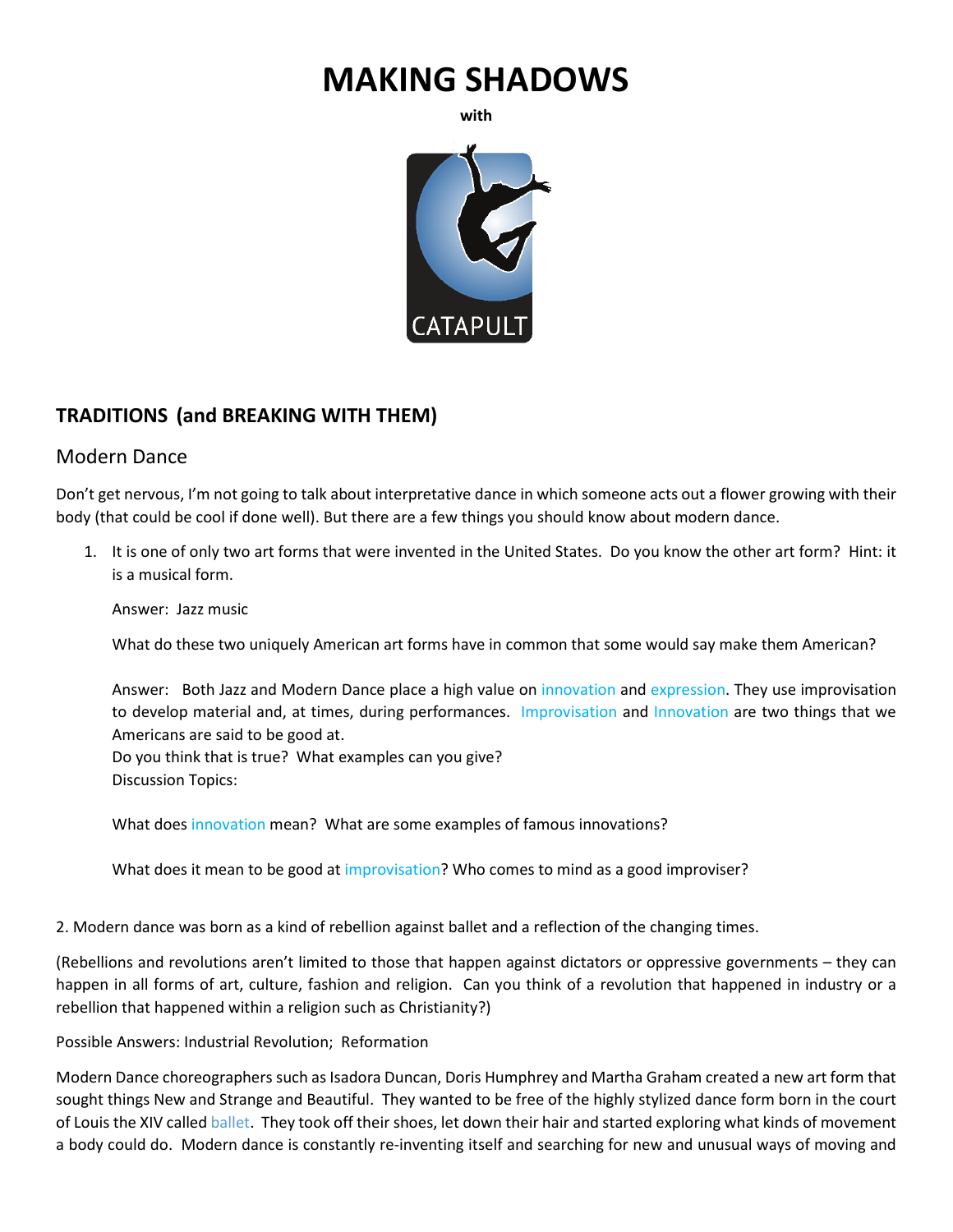expressing. Sometimes modern dance artists push so far into new territory that many people don't believe they are doing "modern dance". That is when many of us prick up our ears and get excited that something new is happening. The new kind of Shadow Dancing that Catapult performs might be an example. But first you need to know about the old kind of Shadow Theater.

Shadow Theater using puppets made of paper or leather has been around for THOUSANDS of years! That's right people in India, China, Thailand and Malaysia and many other places have been using shadows to tell stories since about 3 centuries before the birth of Christ – that would be over two thousand years ago.

What's Changed, you might ask. Well, incredibly, not much when it comes to traditional shadow puppet theater! You can still see the ancient art of shadow puppets bringing folk tales and religious works such as the Ramayana to life today. In many Asian countries, they still use traditional methods often with live musicians, skilled artists for the cut-outs and very dedicated puppeteers. It is an integral part of many people's culture even though we don't hear about it much here in the United States.

How Does It Work? It's pretty simple, really. A light source such as a lantern, candle, flashlight, projector or other is pointed at a semi-translucent screen made of cloth, paper or vinyl. In between the screen and the light source, puppeteers manipulate cut-outs and make them move around and seem to interact. It's a lot like watching a movie and in fact this ancient art form is very likely what eventually led to projections and eventually to the films we watch today.

WHAT IS CATAPULT? It's a medieval siege engine used to hurl rocks at fortress walls! Yes, that is true but it is also a performing arts group that is coming to your school. We don't need to break down the walls of your school because y'all kindly invited us in. Thank you. But what kind of performing arts group are we? Are we a Dance Company or a Theater Company or a Shadow Puppet Company? Well, we are kind of all three and something more.

In Our Performances

- 1. We often use dance such as ballet and modern like a dance company
- 2. We often use expressions and body language just as actors do and our stories are like short plays.
- 3. We use some cut-outs like a Shadow Puppet show
- 4. The something more is that Catapult **uses bodies to make shapes**. Instead of cutting objects out of paper or leather, we have figured out how to take several bodies and make the shadow of an Elephant for instance or a Car or the Taj Mahal etc. etc. You get the idea- we can make almost anything out of bodies! You might say that using our bodies instead of cut-outs was our innovation that makes us different from ancient Shadow Puppet theater.

So, what are we? Acting company, Shadow Puppet company, Modern Dance company? We don't really know but after you see us, you can tell us what you think.

## **WHAT TO LOOK FOR IN OUR SHOW**

During our show you should look for the following art forms:

Ballet **Example 2** Discussions: Could you identify the moments of ballet as distinct from other forms of movement in the show? What kind of music was playing during the moments of ballet?

Modern Dance **Discussions: Modern Dance is such an inclusive term, what in the show could be said to** be NOT modern dance?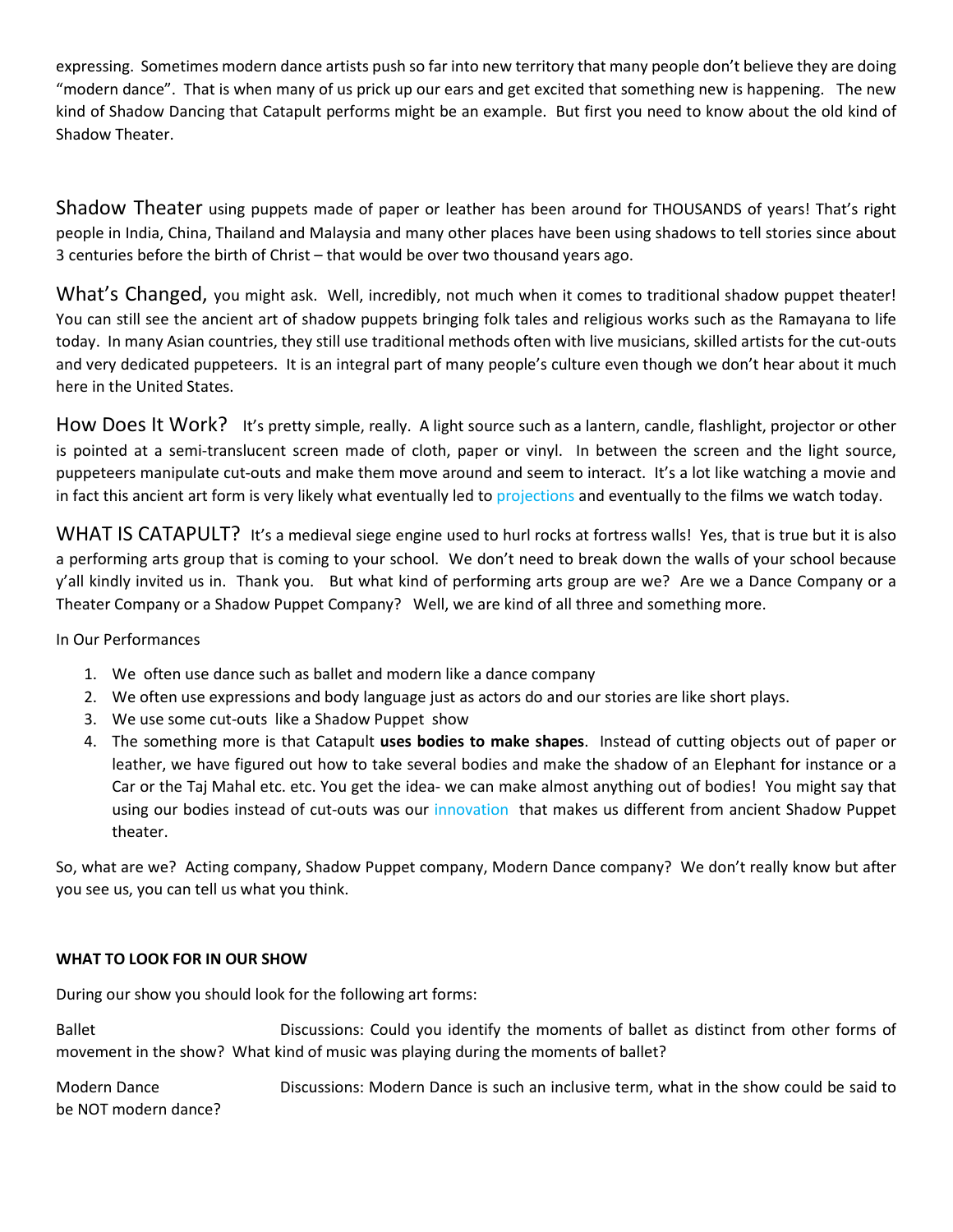Theater/Acting **Discussions:** We don't use words in the show but we still tell stories. How did we do that? Can you describe moments in the show that were more acting than dance?

Story-telling Discussions: I see similarities between our Shadow Stories and the following forms of storytelling: Film; Short Story; Poetry. See if you can say why you agree or disagree.

Sculpture **Discussions: Making shapes with our bodies is kind of like sculpture – but you don't see** our bodies in the show, you see only the shadow of our bodies. Is this a kind of sculpture or more like painting? What do you think?

Music Discussions: We have music and even sound effects throughout our show. How did the music help tell the story? What would be missing if we turned off the music? Can you imagine our show in silence?

## **THE SCIENCE OF SHADOWS**

## WHAT IS LIGHT?

Light is made of energy filled particles called photons. They travel at incredible speed (the speed of light). They hit things and bounce off (reflect) and that allows us to see! Where there is no light, there is darkness. Where there is light reflecting and being blocked by objects, there are shadows.

#### WHAT IS A SHADOW?

Well, it is nothingness more than somethingness! A shadow is not made of anything – it is the absence of light. Your own shadow can only exist when your body is being hit by a light source. When light is being blocked by your body, your shadow appears like a cut-out of you! *Where* your shadow appears and *what* it looks like depends upon the kind of light and the angle of light.

#### Activity:

Students can work in pairs or groups. Each pair or group has a flashlight and the lights in the room are dimmed. Once calm has prevailed, they should try the following with their light source:

- 1. One student holds his/her hand with fingers spread above their desk or in front of a wall. Another student places him/herself one arm's length distant and shines the flashlight directly above or behind the outstretched hand. It is important to hold the flashlight still.
	- a. Observe the position of the shadow (a third student could tape paper to the wall or desk and trace the position and outline of the hand with chalk or marker.)
	- b. Observe the edges of the shadow are they fuzzy or distinct?
- 2. Keeping the flashlight straight (It should be at a right angle to the plane of the hand) slide the flashlight to the left or right by an inch or two.
	- a. Observe what happens to the shadow's position
	- b. Observe if there are changes to the shape